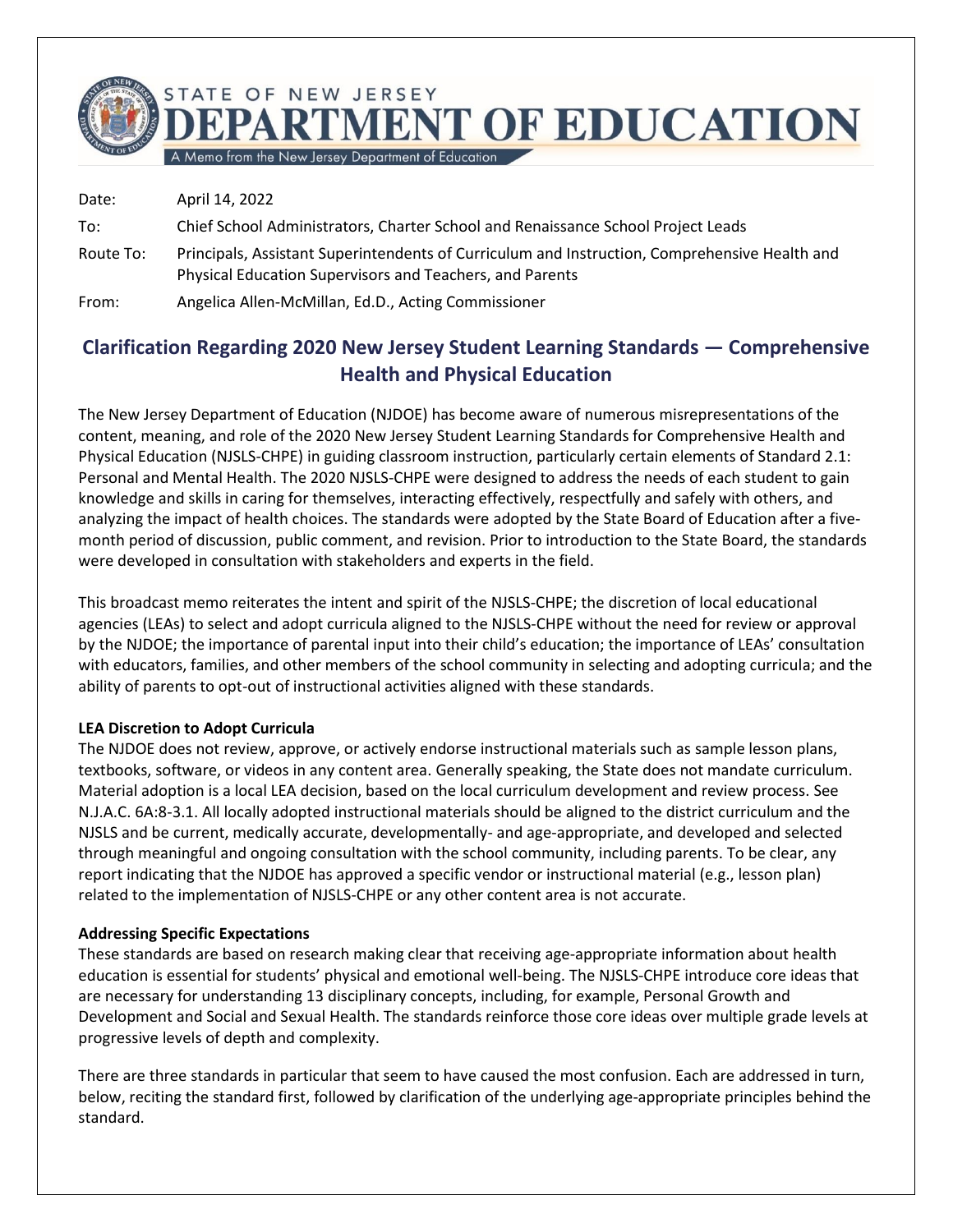|         | Core Idea                                        | <b>Performance Expectation</b>                |
|---------|--------------------------------------------------|-----------------------------------------------|
| By the  | Every individual has unique skills and           | 2.1.2.SSH.2: Discuss the range of ways people |
| end of  | qualities, which can include the activities they | express their gender and how gender-role      |
| grade 2 | enjoy such as how they may dress, their          | stereotypes may limit behavior.               |
|         | mannerisms, things they like to do.              |                                               |

Students typically begin to develop an understanding of themselves and people around them in elementary school. This is also a time when implicit and explicit messages about gender and identity can become ingrained. For instance, girls may receive messages that math and science are "boy" subjects, and boys may be taught that arts are for girls. Gendered stereotypes are real and can have negative consequences for children's academic growth, self-worth, and mental health as they get older. These standards are designed to ensure that children understand that everyone has the ability to live their life in the way that suits them, no matter their gender. They should also help children to understand that every person deserves respect, no matter their identity or expression.

Children also initiate and develop relationships and navigate increasingly complex peer relationships in school settings. The inherent complexity in peer interactions can be challenging for students, from all backgrounds, and the rise in mental health concerns suggests a need to promote healthy relationships and positive self-worth at early ages. Beginning these conversations in early elementary school will help students develop empathy for a diverse group of people, and to learn about how to show respect to people no matter how they identify.

|         | Core Idea                                  | Performance Expectation                          |
|---------|--------------------------------------------|--------------------------------------------------|
| By the  | Puberty is a time of physical, social, and | 2.1.5. PGD.4: Explain common human sexual        |
| end of  | emotional changes.                         | development and the role of hormones (e.g.,      |
| grade 5 |                                            | romantic and sexual feelings, masturbation, mood |
|         |                                            | swings, timing of pubertal onset).               |

Best practice is to introduce students to information about puberty prior to its onset, so that children know what to expect (see, for example, [World Health Organization 2021](https://www.who.int/news-room/fact-sheets/detail/adolescent-mental-health) an[d United Nations Educational, Scientific, and](https://unesdoc.unesco.org/ark:/48223/pf0000260770)  [Cultural Organization \[UNESCO\] 2018\)](https://unesdoc.unesco.org/ark:/48223/pf0000260770). Waiting until after they have begun processing the feelings and emotions associated with puberty may leave children without the tools to appropriately process these changes. This can be a challenging time, where students' rapid physical and emotional development can put them at risk for bullying, social isolation, and increased need for mental health supports. Instruction in upper elementary school focuses on the physical, emotional, and social changes that students may experience. The focus of instruction is to emphasize to students that developmental changes and feelings are normal.

It is important to note that the *examples* in parenthesis of the performance expectations are not *required* concepts that must be taught in classes. These are merely examples and school district curricula does not need to include these specific words or concepts in order to meet the Core Ideas or Performance Expectations of these standards.

|         | Core Idea                                   | <b>Performance Expectation</b>                   |
|---------|---------------------------------------------|--------------------------------------------------|
| By the  | There are factors that contribute to making | 2.1.8.SSH.9: Define vaginal, oral, and anal sex. |
| end of  | healthy decisions about sex.                |                                                  |
| grade 8 |                                             |                                                  |

Finally, ensuring that students understand that they have agency over their own bodies is foundational to keeping them safe and protecting themselves from pressure, dating violence, and assault. It is [important](https://publications.aap.org/pediatrics/article/138/2/e20161348/52508/Sexuality-Education-for-Children-and-Adolescents) to provide students language for, and understanding of, specific acts, empowering them to stay safe, evaluate risks, make